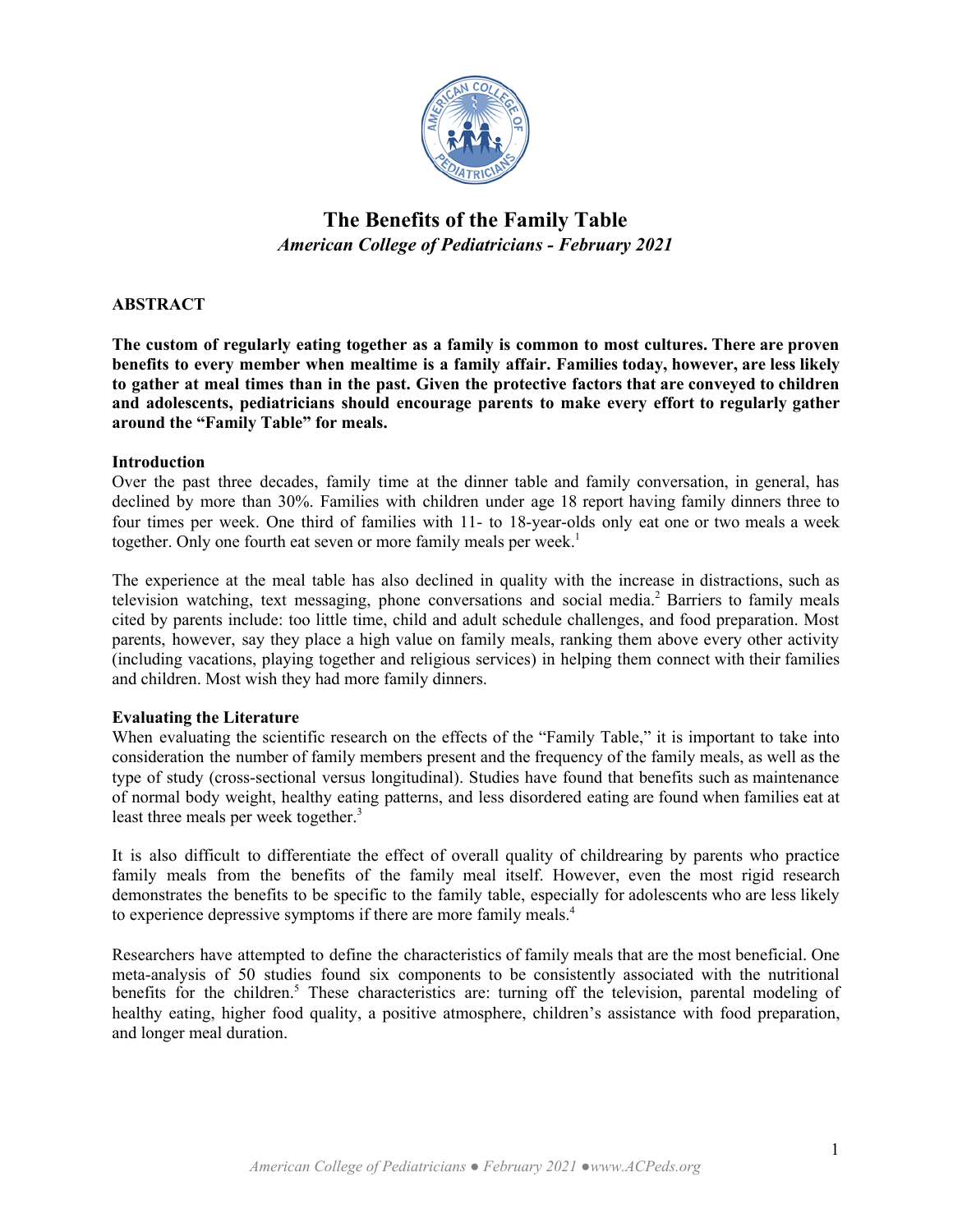## **Definition / Description of the Family Table**

The term "Family Table" obviously describes the situation in which the family shares time together while eating a meal, but it is much more than that. It is a time of open communication in a relaxed setting, allowing all family members to share ideas and experiences.

## **Implementation of the Family Table**

Every family will choose to implement the family table in a unique way that fits the lifestyle and culture of the members. Here are some guidelines to consider:

- Allow your children to help you with food preparation, whenever possible.
- Eat together as a family whenever you can, even if just two of you are home at the time.
- Designate a location in your home for most of your family meals.
- Turn off the television, computer, and all personal digital devices.
- During the meal encourage pleasant and respectful conversation
	- To encourage conversation, consider utilizing a technique such as sharing a "rose, thorn, bud" - something during the day that was happy (rose), sad (thorn), and bud (something the person is looking forward to)
	- Other conversation ideas can be found at The Family Dinner Project <https://thefamilydinnerproject.org/>
- Serve a variety of healthy foods during the week.
- Ideally, serve the same foods to all family members, thus avoiding "short-order cooking" and encouraging variety in the diet.
- Require that everyone stay at the table until all family members have finished.
- Enjoy the moment don't rush the meal or conversation.

#### **Benefits of the Family Table**

As early as 1943, researchers were discussing the benefits of the Family Table from a sociological and cultural viewpoint. "Family table talk is an essential part of the process whereby the family inducts the child into the life of society." <sup>6</sup> Family meals allow the parents to impart values and traditions, as well as demonstrate appropriate relationships, communication techniques, and problem solving skills.

Family meals are powerful for many reasons. First, meal times impact all of our senses – the sight, touch, taste, and smell of food, as well as listening to family conversation. Family meals offer the opportunity to spend time together, reconnect after a busy day, communicate with and listen to each other, share values and ideas, and problem solve.

Family meals also contribute to traditions that tie families together. A special food for a birthday celebration, a favorite place to eat for special occasions, a cultural or ethnic food unique to the family's heritage – these become traditions that provide meaning and context for children as they grow.

Family meals provide structure for the day, allowing children to feel more secure and safe, knowing what to expect. They also permit parental monitoring of children's moods, behavior, and activities, providing parents with insight into the emotional well-being of their children. When extended to neighbors and friends, family meals allow children to learn and appreciate social interactions, understand the importance of community, and experience different ideas while under the guidance of their parents.

The family table is one of the very few places that children can observe their parents interact, negotiate, solve problems, express emotions and treat one another with respect. A child's world is mostly spent with peers and teachers; the family table gives them a chance to see how adults interact and cooperate.

# **Improved Academics**

- Language development is enhanced.
	- o Mealtimes offer unique opportunities for children to learn as they have a greater likelihood of hearing conversations that include explanations and narratives.<sup>7</sup>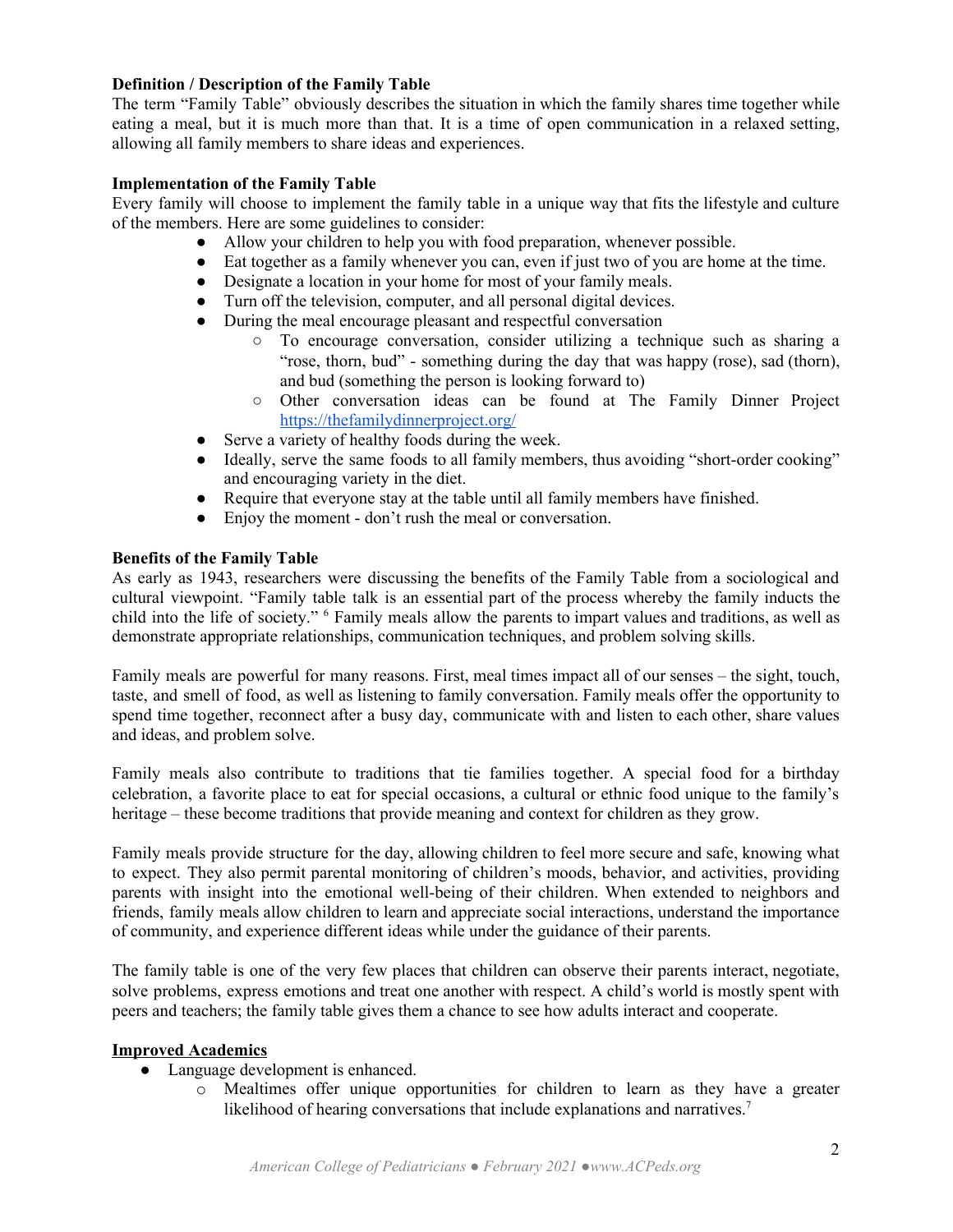- o Children expand their vocabularies as they hear new words used in conversations. 8
- o There is a connection between children's language experiences during their preschool years and their future literacy skills in grade school and high school. 9
- Teens who have frequent family dinners are more likely to obtain better grades in school.<sup>10</sup>
	- o "Teens who have dinner with their families seven times a week are almost 40% likelier to say they receive mostly A's and B's in school compared to teens who have dinner with their families two or fewer times a week  $(62\% \text{vs. } 45\%)$ ."<sup>11</sup>

## **Improved family relationships / socialization**

- Teens having frequent family dinners are more likely to report having excellent relationships with their family.
	- o One-and-a-half times more likely to have an excellent relationship with their mother. 12
	- o Twice as likely to have an excellent relationship with father.<sup>13</sup>
	- $\circ$  Twice as likely to have an excellent relationship with sibling(s).<sup>14</sup>
- Teens surveyed state they like family mealtimes.
	- $\circ$  71% of teenagers in one survey said that they consider talking/catching up, and spending time with family members as the best part of family dinners.<sup>15</sup>
	- $\circ$  Parents and adolescents agree that sharing meals has a positive influence on the family<sup>16</sup>
- More family talk occurs during mealtime than during any other activity, including playing with toys and storybook reading. 17
- Family meals benefit all children, including those with disabilities, by helping them improve their social skills.<sup>18</sup>

## **Improved nutrition / decreased obesity**

- Children ages nine to 14 who have more regular dinners with their families have more healthful dietary patterns, including eating more fruits and vegetables, less saturated and trans fat, fewer fried foods and sodas, lower glycemic load, and more vitamins and other micronutrients.<sup>19</sup>
	- o Children are 35% less likely to engage in disordered eating. 20
	- $\circ$  Children are 24% more likely to eat healthier foods<sup>21</sup>
- Toddlers demonstrate less fussy eating behaviors and eat more nutrient-dense food during family meals. 22
- Even preschool children have improved intake of fruits and vegetables when they participate in family meals.<sup>23</sup>
- Preschool-aged children exposed to the three household routines of regularly eating the evening meal as a family, obtaining adequate nighttime sleep, and having limited screen-viewing time had a 40% lower prevalence of obesity than those exposed to none of these routines. These household routines may be promising targets for obesity-prevention efforts in early childhood.<sup>24</sup>
- Children are  $12\%$  less likely to become obese just by eating family meals.<sup>25</sup>
- Children especially benefit when family meals include more positive interpersonal interactions with warmth and positive reinforcement.
	- o In one study, low-income minority families experienced a significant decrease in childhood obesity when family meals (that were videotaped and coded by researchers) demonstrated nurturing relationships. <sup>26</sup> This was true even though the average meal lasted only 16 minutes.
- Adolescent females from homes where the family regularly ate meals together more than five meals per week had a much lower likelihood of disordered eating (e.g. less: self-induced vomiting, laxative use, diet pill ingestion, fasting, eating very little food, using food substitutes, skipping meals).<sup>27,28,29</sup>
- Teens who ate with the family ate more vegetables, fruits, and dairy products.<sup>30, 31</sup>
- Adolescents who participate in family meals have a more positive body image.<sup>32</sup>
- Adolescents who eat meals with their families benefit from long term effects. Those adolescents who ate meals with their families were significantly less likely to be overweight 10 years later, even if they only ate  $1 - 2$  meals per week together.<sup>33</sup>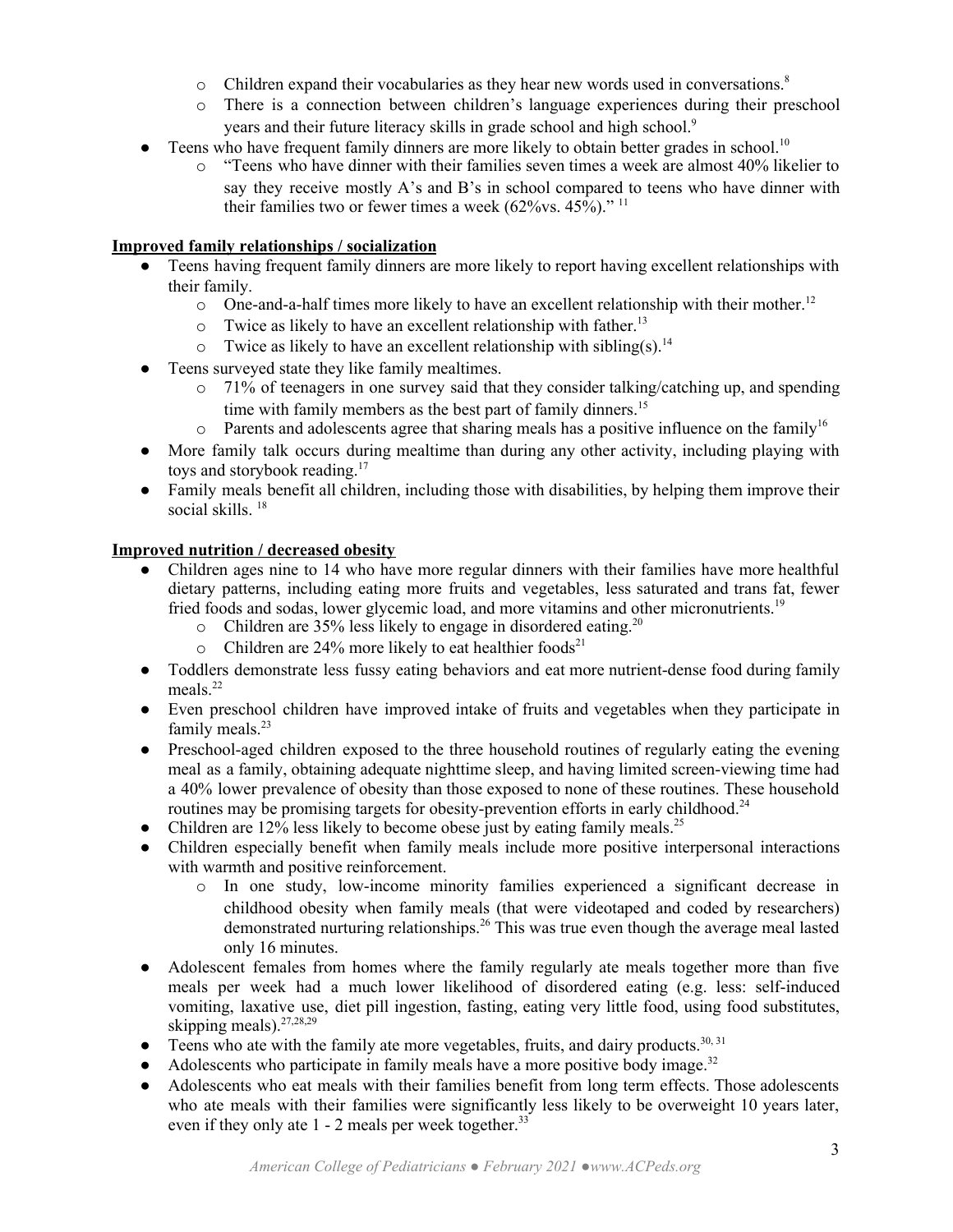- o This protective effect was found to be stronger in black versus white youths.
- A systematic review and meta-analysis of 57 international studies found improved quality of diet and lower body mass index in children who participated in family meals.<sup>34</sup>

# **Decreased screen time, television viewing**

• Teens having fewer family dinners report more TV watching during meals, less talk during dinner, and express that the meals do not last long enough.<sup>35</sup>

# **Decreased risk of drug, alcohol, and nicotine use**

- Decreased marijuana use:
	- o Teens who have infrequent family dinners (fewer than three per week) are two and a half times more likely to use marijuana.<sup>36</sup>
- Decreased alcohol use:
	- $\circ$  Teens who have infrequent family dinners are twice as likely to use alcohol<sup>37</sup>
- Decreased nicotine use:
	- o Teens who have infrequent family dinners are four times more likely to use tobacco.<sup>38</sup>
- Decreased overall substance abuse (alcohol, nicotine, and marijuana), especially in female adolescents. 39 40 41
- Decreased access to prescription drugs:
	- o Teens who have infrequent family dinners are more likely to have access to prescription drugs in order to get high. 42
- Decreased likelihood that friends use drugs:
	- o Teens who have infrequent family meals (fewer than two meals per week) are three times more likely to report that at least half of their friends use marijuana<sup>43</sup>
	- o Teens who have infrequent family meals are twice as likely to know a friend who uses Ecstasy. 44
	- o Teens who have infrequent family meals are 80% more likely to know a friend who abuses prescription drugs. 45

# **Decreased other high-risk behaviors**

- Teens who had more frequent family dinners were less likely to engage in sexual activity.<sup>46</sup>
- Even after controlling for family connectedness and other family activities, teens who had more frequent family dinners were less likely to engage in "problem behaviors" such as physical violence, property destruction, stealing, and running away from home. (Studies sometimes find different benefits for males versus females.)<sup>47</sup>

# **Improved mental health / emotional well being**

- The more frequent the family meals, the better the emotional health of the adolescent, according to a study of more than 26,000 Canadian teens between 11 and 15 years of age.<sup>48</sup>
	- o Teens with more frequent family meals had fewer emotional and behavioral problems.
	- o Teens were more trusting and had more helpful behaviors toward others.
	- o Teens had higher life satisfaction regardless of family economics.
- Children whose family had positive family meal experiences at age 6 years were less likely to demonstrate physical aggression, oppositional behavior, nonaggressive delinquency and reactive aggression when assessed four years later.<sup>49</sup>
- Family meals may help protect adolescents from the harmful effects of cyberbullying<sup>50</sup>
- $\bullet$  Teens who had more frequent family dinners were less likely to experience depression.<sup>51,52</sup>
- Teens who ate 7 or more meals each week with their families were less likely to report a suicide attempt<sup>53</sup>.
- Parents also benefit from family meals!
	- o Both mothers and fathers who had more frequent family meals were less likely to describe depressive symptoms, had a lower stress index, and had greater self-esteem. 54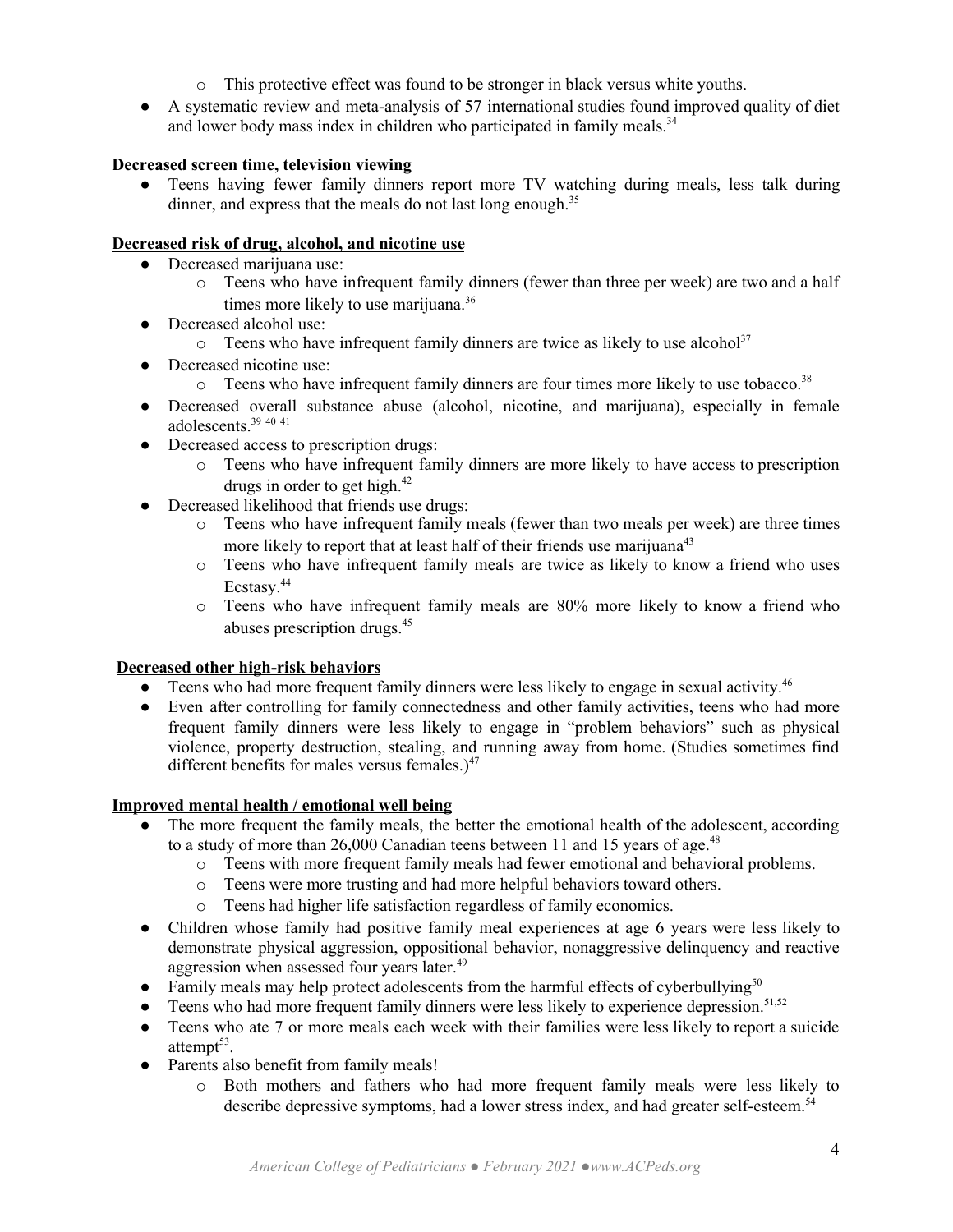#### **Conclusion**

When families regularly share meals together, everyone benefits  $-$  the children, parents and even the community. Making the "Family Table" a priority from an early age can serve as a "vaccine" against many of the harms that come to children from a hurried lifestyle. Pediatricians should inform parents of the benefits of the Family Table and regularly encourage its implementation. In a day when digital distractions are rampant, the simplicity of this concept can be refreshing and encouraging to parents.

## **Principal Authors: Jane E. Anderson, MD, FCP and Den Trumbull, MD, FCP February 2021**

*The American College of Pediatricians (ACPeds) is a national association of licensed physicians and healthcare professionals who specialize in the care of infants, children, and adolescents. The mission of the ACPeds is to enable all children to reach their optimal physical and emotional health and well-being.*

Additional Resources:

## **See the Patient Handout: Family Table on the website www.ACPeds.org.**

**See The Family Dinner Project by Harvard University for more ideas <https://thefamilydinnerproject.org/>**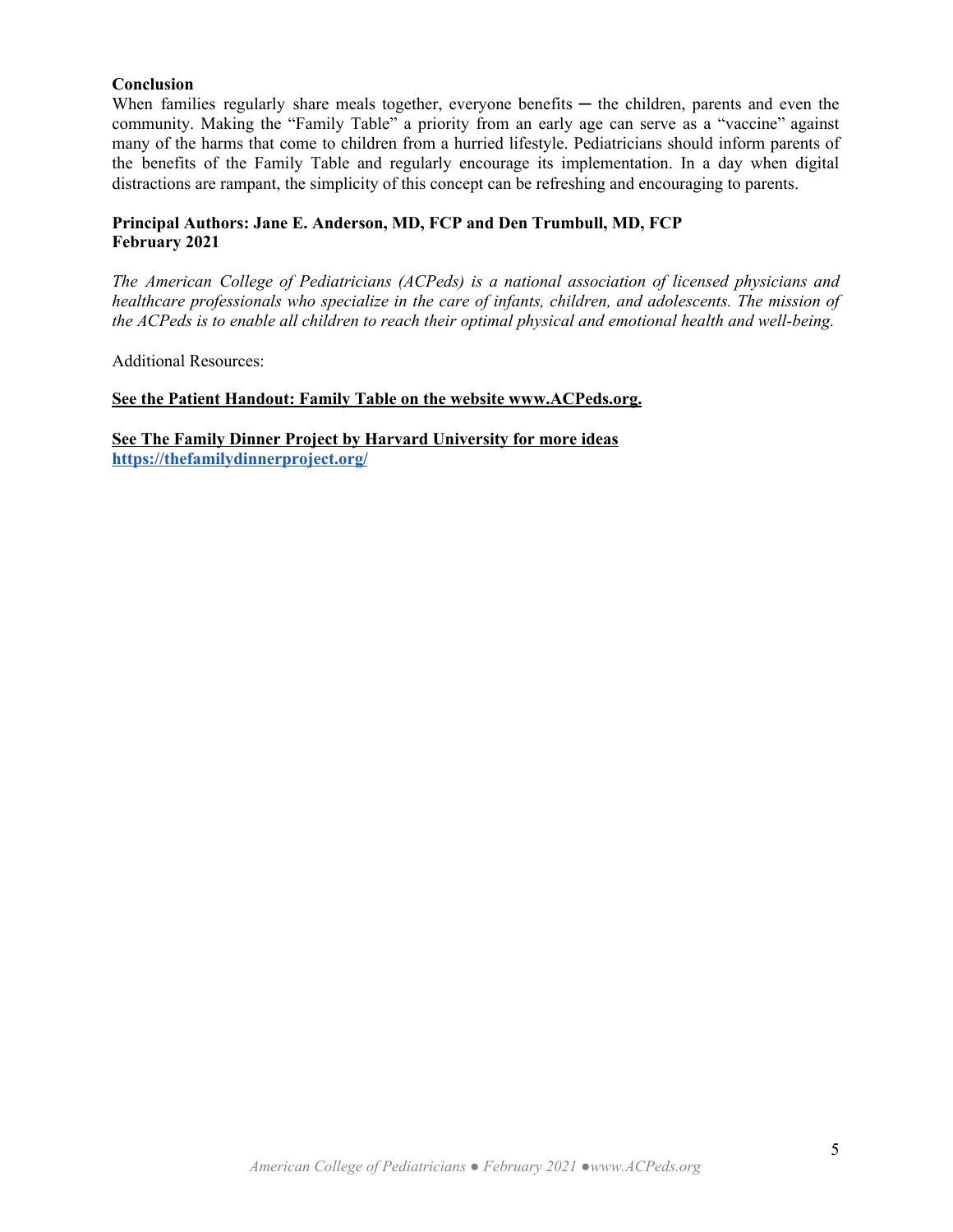#### **References**

1. Eisenberg ME, Olson RE, Neumark-Sztainer D, Story M, Bearinger LH. Correlations between family meals and psychosocial well-being among adolescents. *Arch of Pediatr Adolesc Med*. 2004; 158: 792-796.

2. Share the Table: The Barilla Family Dinner Project.

<http://www.sharethetable.com/docs/BenefitsofTheFamilyDinnerWhitePaper.pdf> accessed April 1, 2014. 3. Hammons AJ, Fiese BH. Is frequency of shared family meals related to the nutritional health of children and adolescents? *Pediatrics.* 2011; 127 (6): e1565-1574.

4. Musick K, Meier A. Assessing causality and persistence in associations between family dinners and adolescent well-being. *J Marriage Fam.* 2012; 74(3): 476-493.

5. Dallacker M, Hertwig R, Mata J. Quality matters: A meta-analysis on components of healthy family meals. Health Psychology. 2019; <http://dx.doi.org/10.1037/hea0000801>

6. Bossard JHS. Family table talk - an area for sociological study. American Sociological Review. 1843; 8(3):295-301.

7. Snow CE, Beals DE. Mealtime talk that supports literacy development. *New Dir Child Adolesc Dev*. Spring 2006; 111: 51-66.

8. Neumark-Sztainer D, Story M. A perspective on family meals: do they matter? *Nutr Today.* 2005; 40 (6): 261-266.

9. Snow CE, Beals DE. Mealtime talk that supports literacy development. *New Dir Child Adolesc Dev*. Spring 2006; 111: 51-66.

10. Eisenberg ME, Olson RE, Neumark-Sztainer D, Story M, Bearinger LH. Correlations between family meals and psychosocial well-being among adolescents. *Arch Pediatr Adolesc Med* 2004;158(8):792-6.

11. The importance of family dinners II. The National Center on Addiction and Substance Abuse at Columbia University Website.

<http://casafamilyday.org/familyday/files/themes/familyday/pdf/Family-Dinners-II.pdf>. Published

September 2005. Accessed February 10, 2014.

12. Ibid. The importance of family dinners VII.

13. Ibid. The importance of family dinners VII.

14. Ibid. The importance of family dinners VII.

15. The importance of family dinners VII. The National Center on Addiction and Substance Abuse at Columbia University Website.

http://www.casacolumbia.org/addiction-research/reports/importance-of-family-dinners-2011. Published September 2011. Accessed February 10, 2014.

16. Fulkerson JA, Neumark-Sztainer D, Story M. Adolescent and parent views of family meals. J Am Diet Assoc. 2006; 106:526 - 532.

17. Share the Table: The Barilla Family Dinner Project.

<http://www.sharethetable.com/docs/BenefitsofTheFamilyDinnerWhitePaper.pdf> accessed April 1, 2014. 18. DeGrace BW, Foust RE, Sisson SB, Lora KR. Benefits of family meals for children with special therapeutic and behavioral needs. Am J Occupational Therapy. 2016; 70(3)

19. Gillman MW, Rifas-Shiman SL, Frazer AL, et al. Family dinner and diet quality among older children and adolescents. *Arch Fam Med* 2000; 9: 235-240.

[http://triggered.edina.clockss.org/ServeContent?issn=1063-3987&volume=9&issue=3&spage=235.](http://triggered.edina.clockss.org/ServeContent?issn=1063-3987&volume=9&issue=3&spage=235) Accessed April 21, 2014

20. Hammons AJ, Fiese BH. Is frequency of shared family meals related to the nutritional health of children and adolescents? *Pediatrics.* 2011; 127 (6): e1565-1574.

21. Ibid.

22. Verhage CL, Gillebaart M, van der Veek SMC, Vereijken CMJL. The relation between family meals and health of infants and toddlers: A review. Appetite. 2018; 127:97-109.

23. Caldwell AR, Terhorst L, Skidmore R, and Bendixen RM. Is frequency of family meals associated with fruit and vegetable intake among preschoolers? A logistic regression analysis. J Hum Nutr Diet. 2018; 31:505-512.

24. Anderson SE, Whitaker RC. Household routines and obesity in US preschool-aged children. *Pediatrics*. 2010; 125: 420-428.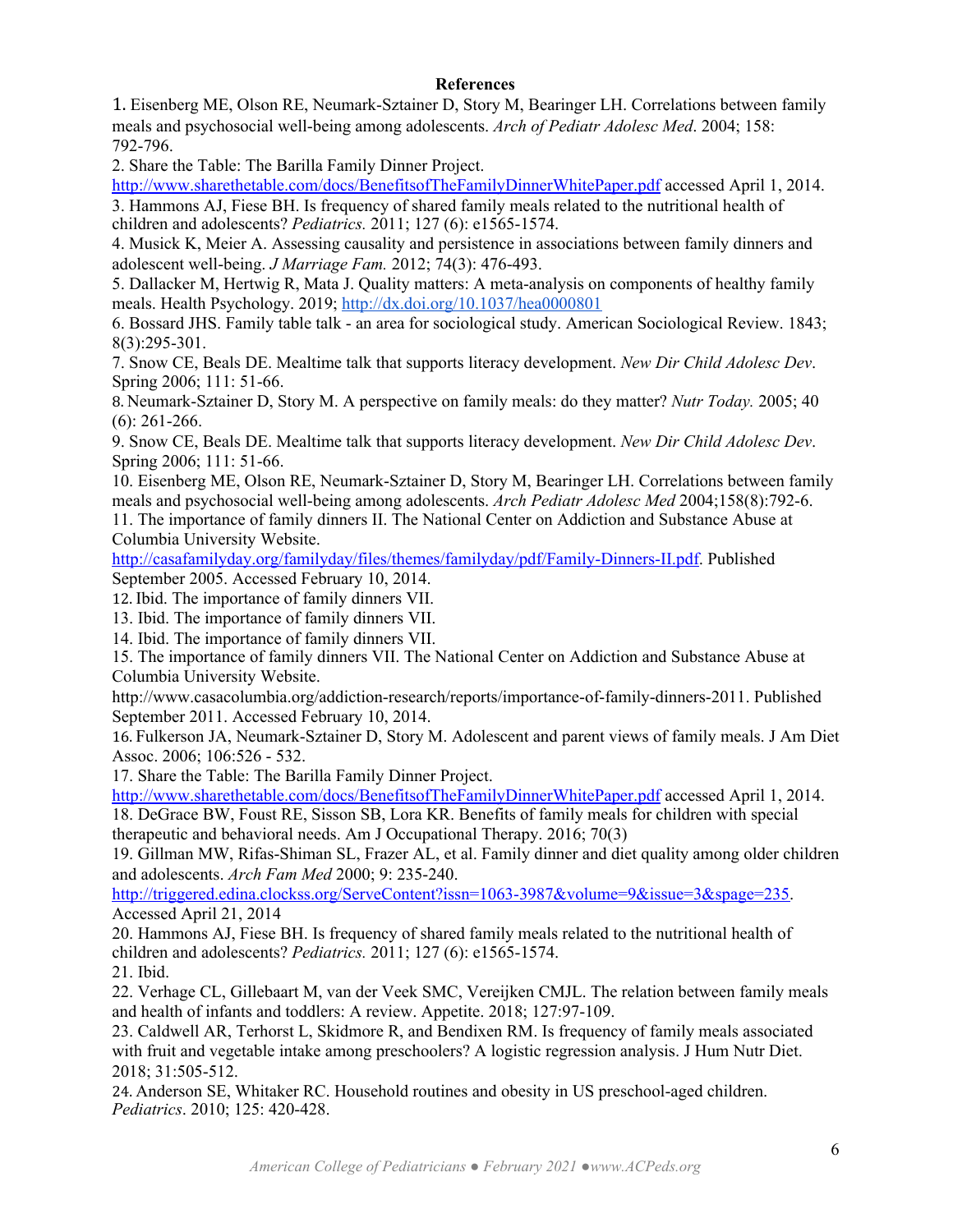25. Hammons AJ, Fiese BH. Is frequency of shared family meals related to the nutritional health of children and adolescents? *Pediatrics.* 2011; 127 (6): e1565-1574.

26. Berge JM, Rowley S, Trofholz A, et al. Childhood obesity and interpersonal dynamics during family meals. Pediatrics. 2014; 134:923-932.

27. Neumark-Sztainer D. Eating among teens: do family mealtimes make a difference for adolescents' nutrition? *New Dir Child Adolesc Dev.* 2006; 111: 91-104.

28. Neumark-Sztainer D, Wall M, Story M, Fulkerson JA, et al. Are family meal patterns associated with disordered eating behaviors among adolescents? *J Adolesc Health.* 2004; 35: 350-359.

29. Neumark-Sztainer D, Eisenberg M, Fulkerson JA, et al. Family meals and disordered eating in Adolescents. Arch Pediatr Adolesc Med. 2008; 162(1):17 - 22.

30. Dieticians of Canada. EatRight Ontario

[http://www.eatrightontario.ca/en/Articles/Adolescents-teenagers/Parent-and-Caregivers-Influence-on-Chil](http://www.eatrightontario.ca/en/Articles/Adolescents-teenagers/Parent-and-Caregivers-Influence-on-Children%E2%80%99s-Eating-Habits.aspx#.U1VnvfldWSo) [dren%E2%80%99s-Eating-Habits.aspx#.U1VnvfldWSo.](http://www.eatrightontario.ca/en/Articles/Adolescents-teenagers/Parent-and-Caregivers-Influence-on-Children%E2%80%99s-Eating-Habits.aspx#.U1VnvfldWSo) Accessed April 21, 2014.

31. Walton K, Horton NJ, Rifas-Shiman SL, et al. Exploring the role of family functioning in the association between frequence of family dinners and dietary intake among adolescents and young adults. JAMA Network Open. 2018:1(7)e185217.

32. Winter VR, Jones A, O'Neill E. Eating breakfast and family meals in adolescence: The role of body image. Social Work in Public Health. 2019; 34(3): 230 - 238.

33. Berge JM, Wall M, Hsueh TF, et al. The protective role of family meals for youth obesity: 10-year longitudinal associations. J Pediatrics. 2015; 166:296-301.

34. Dallacker M, Hertwig R, and Mata J. The frequency of family meals and nutritional health in children: a meta-analysis. Obesity Reviews. 2018; 29: 638 - 653.

35. The importance of family dinners II. The National Center on Addiction and Substance Abuse at Columbia University Website.

<http://www.casacolumbia.org/addiction-research/reports/importance-of-family-dinners-2005>. Published 2005. Accessed February 10, 2014.

36. The importance of family dinners VII. The National Center on Addiction and Substance Abuse at Columbia University Website.

<http://www.casacolumbia.org/addiction-research/reports/importance-of-family-dinners-2011>. Published September 2011. Accessed February 10, 2014.

37. Ibid. The importance of family dinners VII.

38. Ibid. The importance of family dinners VII.

39. Eisenberg ME, Neumark-Sztainer D, Fulkerson JA, Story M. Family meals and substance use: is there a long-term protective association? *J Adolesc Health* 2008;43(2):151-6.

40. Harrison ME, Norris ML, Obeid N, et al. Systematic review of the effects of family meal frequency on psychosocial outcomes in youth. Canadian Family Physician. 2015; 61:e96-106.

41. Eisenberg ME, Olson RE, Neumark-Sztainer D, Story M, Bearinger LH. Correlations between family meals and psychosocial well-being among ado- lescents. *Arch Pediatr Adolesc Med* 2004;158(8):792-6.

42. Ibid. The importance of family dinners VII.

43. Ibid. The importance of family dinners VII.

44. Ibid. The importance of family dinners II.

45. Ibid. The importance of family dinners II.

46. Ibid. The importance of family dinners II.

47. Sen, B. The relationship between frequency of family dinner and adolescent problem behaviors after adjusting for other family characteristics. J of Adolescence. 2010; 33:187-196.

48. Elgar, FJ, Craig W, Trites SJ. Family dinners, communication, and mental health in Canadian adolescents. *J Adolesc Health.* 2013; 52: 433-438.

49. Harvec M-J and Pagani LS. Associations between early family meal environment quality and later well-being in school-age children. J Dev Behav Pediatr. 2018; 39:136-143.

50. Elgar FJ, Napoletano A, Saul G, et al. Cyberbullying Victimization and Mental Health in Adolescents and the Moderating Role of Family dinners. JAMA Pediatr. 2014; 168(1):1015-1022.

51. Fulkerson JA, Story M, Mellin A, Leffert N, Neumark-Sztainer D, French SA. Family dinner meal frequency and adolescent development; relationships with developmental assets and high-risk behaviors. *J Adolesc Health*. September 2006; 39(3): 337-45.